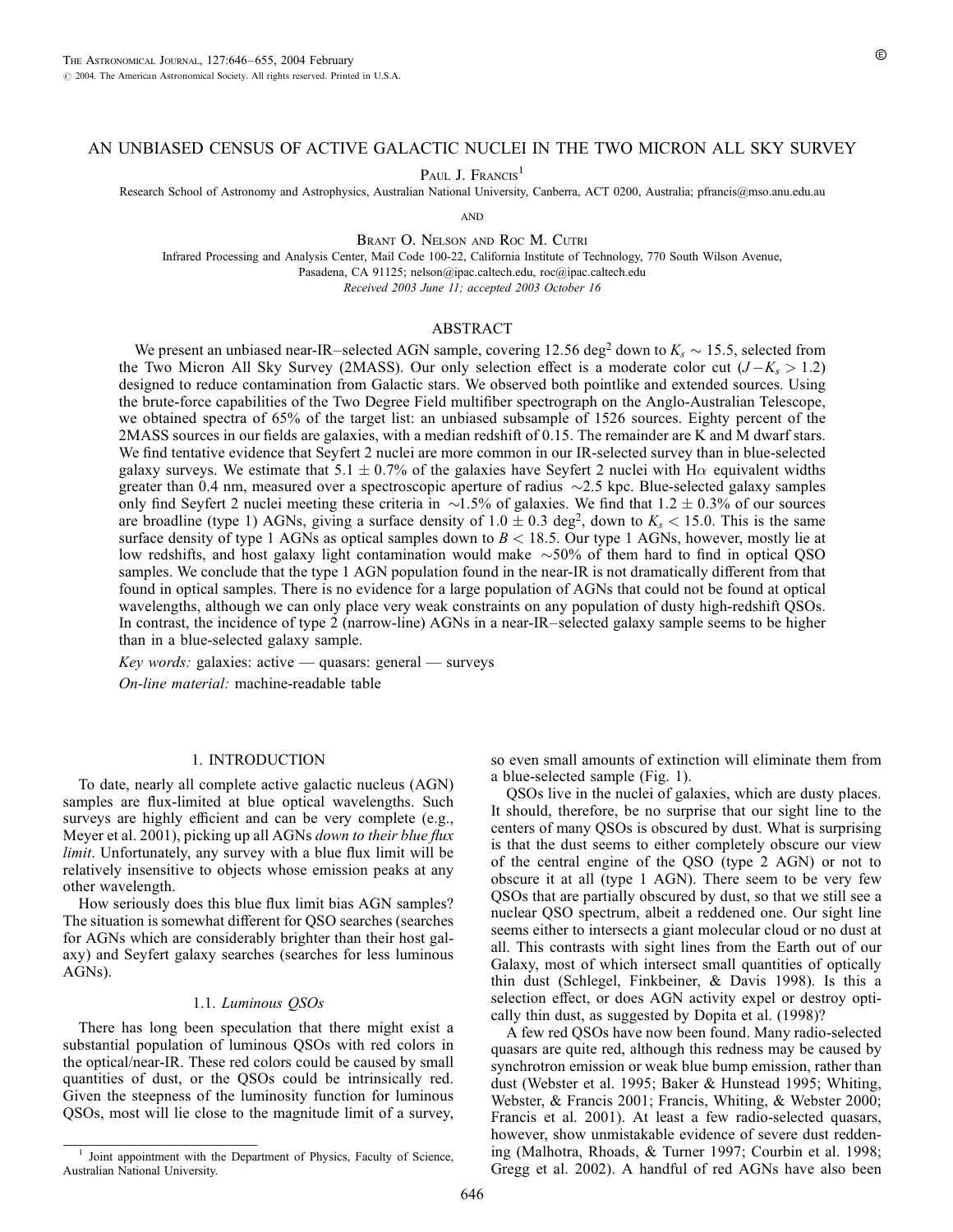

Fig. 1.—Predicted numbers of QSOs found as a function of dust extinction. The model assumes that the real population of QSOs is uniformly distributed per unit dust extinction  $A_V$ , where  $A_V$  is the absorption in the rest-frame V-band in magnitudes (the QSOs are assumed to lie at redshift 1). The labeled curves show the fraction of these QSOs that would be found in complete surveys, magnitudelimited in the  $B$ , i, and  $K_s$  bands. A luminosity function appropriate for bright QSO samples has been assumed. Dust is assumed to have an optical depth inversely proportional to wavelength and to lie at the QSO redshift.

identified in other surveys (e.g., McDowell et al. 1989; Brotherton et al. 2001).

To accurately determine the population of red QSOs and to better characterize their apparently diverse nature, a QSO sample with a magnitude limit at some wavelength unaffected by dust would be ideal. Radio surveys only pick up the small fraction of QSOs that are radio-loud, which are probably not representative. Hard X-ray surveys (e.g., Mushotzky et al. 2000; Alexander et al. 2001) are unaffected by dust, but many hard X-ray sources are so faint at optical wavelength that follow-up spectroscopy is very difficult, even with large telescopes. It does, however, seem clear that dusty AGNs are a major contributor to the X-ray background. Far-IR selection (e.g., Low et al. 1988; Matute et al. 2002) is biased toward dusty sources, but discriminating between QSOs and starburst galaxies has proven extremely hard.

Complete near-IR–selected surveys are still somewhat biased against dusty QSOs (Fig. 1). They have the major advantage that most QSOs found in a near-IR–limited survey will be bright enough for relatively easy follow-up spectroscopy. Surveys with i-band magnitude limits, such as the Sloan Digital Sky Survey (SDSS) QSO survey (Richards et al.  $2002$ ), are an improvement on  $B$ -band–limited surveys, but Figure 1 makes it clear that going still further to the red should yield big gains.

Can we construct a complete K-band–limited QSO sample? Warren, Hewett, & Foltz (2000) showed that by combining optical and near-IR photometry, it should be possible to construct such a sample. Unfortunately, suitable photometry does not yet exist over larger areas of the sky, although the technique has been successfully applied in one small region (Croom, Warren, & Glazebrook 2001).

#### 1.2. Seyfert Nuclei

The situation is somewhat different for less luminous AGNs. These cannot be found by color selection, as the host galaxy light dominates their broadband colors. They are normally found by getting spectra of the nuclear regions of large samples of galaxies (e.g., Huchra & Burg 1992; Ho, Filippenko, & Sargent 1997). To date, these galaxy samples have been magnitude-limited in the blue. This may well introduce a bias: the blue light from galaxies is dominated by young stars and is hence an indication of recent star formation.

The near-IR light from galaxies is coming from an older stellar population and hence correlates with the total stellar mass rather than the recent star formation rate. Near-IR– selected galaxy samples are dominated by elliptical galaxies, unlike blue-selected samples which are dominated by spirals.

We might thus expect the population of AGNs in an IR-selected galaxy sample to differ from that in a blue-selected sample for many reasons. The black hole masses, which are known to correlate with the bulge stellar mass, should be larger. If accretion onto the black hole correlates with star formation, we might be looking at lower accretion rates. Dust properties may be quite different, altering the ratios of obscured (type 2) and unobscured (type 1) AGNs.

#### 1.3. Searching for AGNs in 2MASS

By far the largest near-IR survey to date is the Two Micron All Sky Survey (2MASS; Skrutskie et al. 1997). There have already been several studies of the different AGN populations within 2MASS. Cutri et al. (2002) have shown that 2MASS sources with extremely red near-IR colors  $(J - K_s > 2)$  are mostly an unusual type of type 1 AGN (Smith et al. 2002; Wilkes et al. 2002).  $K_s$  is a filter similar to K but cutting off at a shorter red wavelength to minimize thermal emission (Skrutskie et al. 1997). Barkhouse & Hall (2001) have studied the 2MASS colors of QSOs identified at other wavelengths, and Gregg et al. (2002) identified some very unusual and dusty QSOs by cross-correlating the 2MASS database with a radio sample. While these various papers clearly show that 2MASS imaged large numbers of AGNs, none of them made any pretense at giving an unbiased picture of the AGN population within 2MASS.

In this paper, we assemble a relatively unbiased sample of 2MASS AGNs. We use brute force: we apply only a very weak color selection and then use multiobject spectroscopy to pick out the few AGNs from the large contamination of other objects.

Our only selection criteria were that an object had to be detected in all three 2MASS bands and that it had  $J - K_s > 1.2$ . This color cut was designed to eliminate halo giant and disk dwarf stars (the peaks at  $J-K_s \sim 0.45, 0.75$  in Fig. 2), but still be sensitive to most galaxies and QSOs. Nearly all QSOs with redshifts below  $\sim 0.5$ , selected at other wavelengths, have  $J-K_s > 1.2$  (Francis et al. 2000; Barkhouse & Hall 2001; Cutri et al. 2002). At higher redshifts, the near-IR flux excess (Sanders et al. 1989) is shifted out of the  $K_s$  band, causing the average  $J-K_s$  color of known AGNs to become bluer, but even at these higher redshifts, at least 10% of AGNs have  $J-K_s > 1.2$ .

The color cut eliminates some galaxies from our sample. The median  $J-K_s$  color of galaxies in the 2MASS Extended Source Catalog (XSC) is  $\sim$ 1.1. The mean color of galaxies shifts rapidly to the red with increasing redshift due to k-corrections though. At the magnitude limit of the 2MASS Point Source Catalogue (PSC; our input catalog), most galaxies will be unresolved and will lie at redshifts well above 0.1 where the median galaxy color is redder than  $J - K_s = 1.2$ . We estimate our incompleteness to galaxies by counting the number of 2MASS XSC sources with  $J-K_s < 1.2$  in our survey areas and by cross-correlating the SDSS Early Release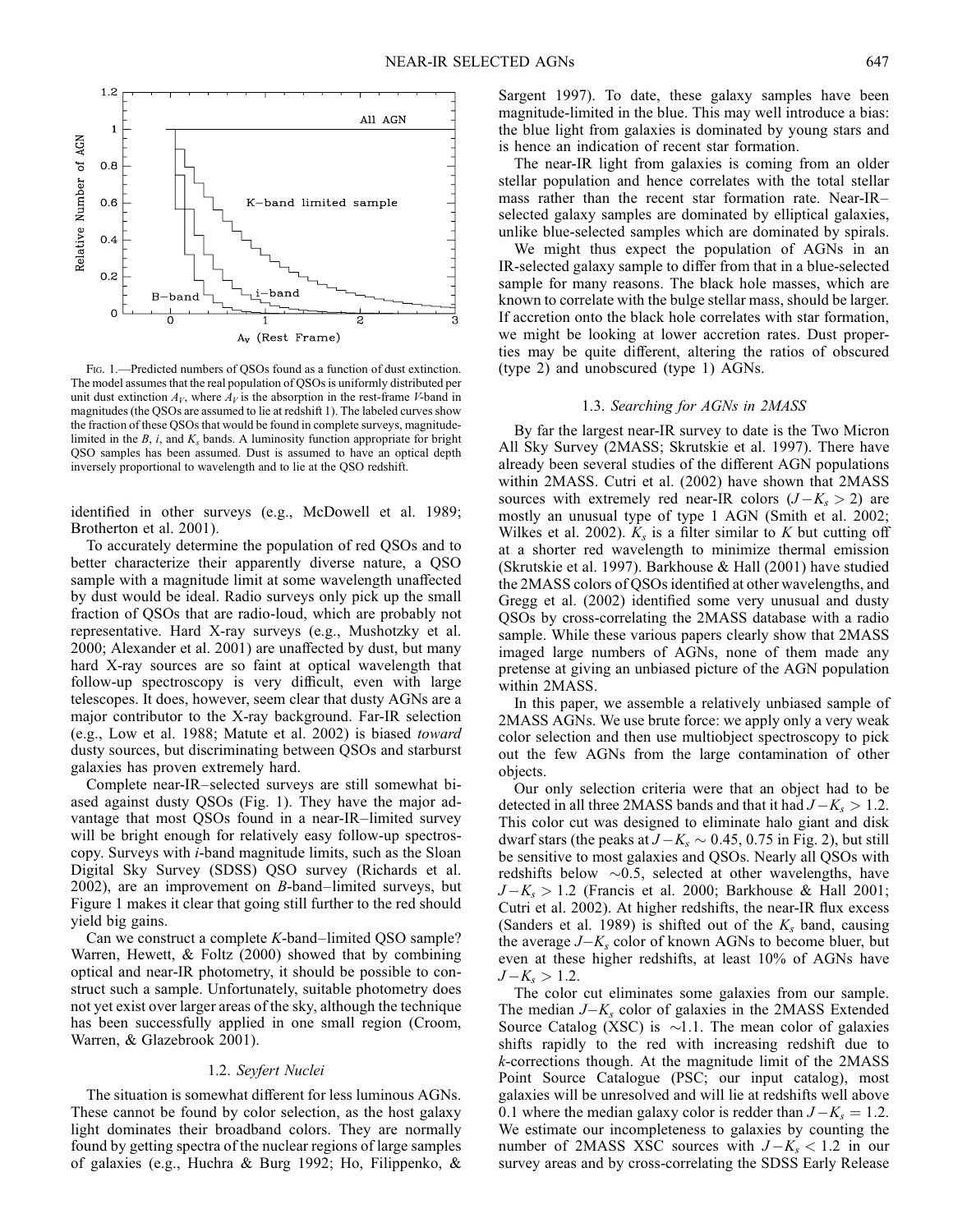

FIG. 2.—Distribution of  $J-K_s$  colors for high galactic latitude 2MASS sources (solid line), type 1 AGNs selected as having  $J-K_s > 2$  (dashed line, Cutri et al.), and radio-selected quasars from the Parkes Half-Jansky Flat Spectrum sample (dotted line, Francis et al. 2000).

galaxy catalog with the 2MASS PSC: fewer than 23% of galaxies would fail to meet our color cut. The missing galaxies will be predominantly at redshifts less than 0.1 and resolved by 2MASS.

The bias of our survey toward low redshift AGN does limit our ability to find dusty QSOs. The luminosity of most QSOs found in the local universe is only a little greater than that of their host galaxies. Even small amounts of dust extinction will thus reduce the AGN light below the host galaxy light, causing the source to be classified as a type 2 AGN rather than a dusty type I AGN. Spectacularly reddened type 1 AGNs should thus only be found in high-redshift, high-luminosity samples, such as that of Gregg et al. (2002).

Our target selection, observations, and data reduction are described in  $\S 2$ , and the spectral classification of our sources in  $\S$  3. Our results are presented in  $\S$  4 and discussed in  $\S$  5. Finally, conclusions are drawn in  $\S$  6

### 2. OBSERVATIONS AND REDUCTION

## 2.1. Target Selection

Targets were selected from the 2MASS Point Source Catalog. Note that this catalog includes extended sources. All cataloged sources with  $J - K_s > 1.2$  and detections in all three bands were potential targets, regardless of optical magnitude or morphology. No attempt was made to exclude previously observed sources.

We observed spectra of sources in four fields. Each field was circular and  $1^\circ$  in radius. The fields were centered at 09:44+00:00, 12:44+00:00, 13:00-25:00, and 14:15-26:00 (J2000.0). The first two fields were chosen to overlap with the imaging data from the Early Data Release of SDSS (Stoughton et al. 2002). All fields lie at Galactic latitudes greater than 30°.

Observations were carried out with the Two Degree Field (2dF) spectrograph on the Anglo-Australian Telescope (AAT; Lewis et al. 2002). This spectrograph has 400 fibers, spread over a circular field of radius 1 , located at the prime focus of the AAT. Each fiber has a projected diameter of  $2<sup>0</sup>$  on the sky. A small number of fibers were set aside to measure the sky spectrum. The remaining fibers were allocated to targets using the configure program (Lewis et al. 2002). The program was set to allocate fibers to the brightest  $K_s$ -band sources first and

then progressively to the fainter ones. We were able to allocate fibers to all 69 sources with  $K_s < 14.0, 677$  of the 873 sources with  $14.0 < K_s < 15.0$ , but only 780 of the 1407 sources with  $15.0 < K<sub>s</sub> < 15.5$ . The incompleteness in the  $14.0 < K<sub>s</sub> <$ 15:0 range is mostly due to fiber positioning constraints, while the incompleteness at fainter magnitudes is due to the limited number of fibers. The incompleteness that this introduces should be random in every parameter except K-band magnitude. The magnitude and color distribution of the sources for which we obtained spectra are shown in Figure 3.

#### 2.2. Observations and Reduction

Spectra were taken of sources in our four fields on the nights of 2002 March 5–7. Conditions were partially cloudy at times, and the seeing was typically around 1.<sup>8</sup>8. Each field was observed with two different fiber configurations: one for the brightest  $\sim$ 30 sources and the other for the remaining  $\sim$ 350. This technique was chosen to minimize scattered light problems. Exposure times were 600–900 s for the bright object configurations and 10,036–10,800 s for the faint object configurations. Bright sources in the 1415-2600 field were not observed, due to cloud. The 300R and 316R gratings were used in the two spectrographs, giving a spectral resolution of 10 Å and a wavelength coverage of  $4500-8500$  Å.

The data were reduced using the 2DFDR software (Lewis et al. 2002), using standard settings. All galaxy spectra were averaged (in the observed frame) to provide a template atmospheric absorption spectrum. The individual spectra were divided through by this template, which did a reasonably good job of correcting for these absorption bands. The spectra are not of spectrophotometric quality.

Spectra were obtained for a total of 1526 sources. Fifty-nine of these spectra were of such poor quality that regardless of the nature of the source, no spectral classification was possible. Figure 3 shows that the unusable quality spectra are predominantly those of the brighter sources. This was mainly caused by poor weather: the bright objects in one of the four fields were never observed, while in two other fields they were observed through significant cloud cover. Observations of the fainter sources were not as badly affected.

## 3. CLASSIFICATION

An initial classification was attempted for all spectra using the software developed for the 2dF Galaxy Redshift Survey



FIG. 3.—Number of spectra observed (solid line) and the number for which we secured a reliable spectral identification, either manually or automatically (dotted line), as a function of R magnitude (taken from the USNO-A catalog),  $K_s$  magnitude, and  $J-K_s$  color.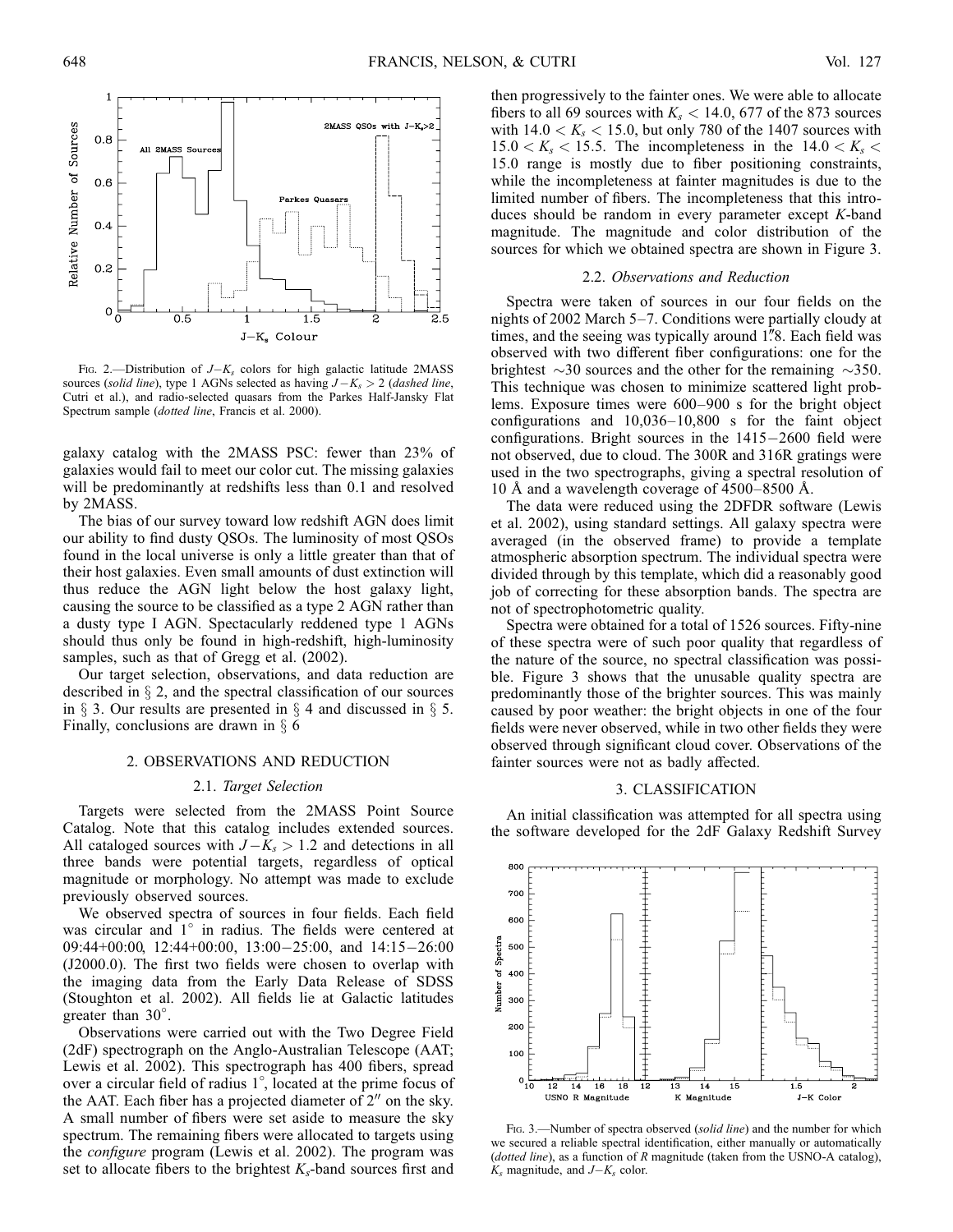Wavelength Regions Used in Emission-Line Measurements

| Line | Continuum Integration Limits<br>(nm) | Line Integration Limits<br>(nm) |  |  |
|------|--------------------------------------|---------------------------------|--|--|
|      | 474.0-484.0, 488.0-494.0             | $484.5 - 488.0$                 |  |  |
|      | 488.0-494.0, 503.0-510.0             | $499.0 - 502.5$                 |  |  |
|      | $640.0 - 652.0, 663.0 - 670.0$       | $655.0 - 657.2$                 |  |  |
|      | $640.0 - 652.0, 663.0 - 670.0$       | $657.2 - 659.4$                 |  |  |
|      | $663.0 - 670.0$ , $674.5 - 684.5$    | $670.0 - 674.5$                 |  |  |

(Colless et al. 2001). This software is optimized for measuring galaxy redshifts from 2dF spectra of comparable quality to our own and uses template fitting, line fitting, and cross-correlation techniques to classify spectra and to measure redshifts. All classifications were checked manually and assigned a quality flag. The program produced high-quality classifications and (where relevant) redshifts for around 80% of our spectra. It showed excellent performance for galaxies in our sample but was less reliable for broad-line AGNs and stars. The remaining spectra were checked by eye, and in many cases secure identifications could be made interactively.

#### 3.1. Emission-Line Diagnostics

Galaxies showing H $\alpha$  and/or H $\beta$  emission lines with velocity widths (FWHM height) greater than  $1000 \text{ km s}^{-1}$ were classified as type 1 AGNs. Emission-line ratios were measured automatically for the remaining galaxies, by interpolating a straight-line continuum under them and summing the flux above this continuum. Wavelength regions used to define the continuum and over which line fluxes were summed are shown in Table 1. The effect of the underlying stellar absorption lines was corrected for by measuring the mean absorption-line equivalent width of the lineless galaxies in the sample and adding this to the measured emission-line equivalent widths. This assumes that the underlying stellar continua of emission-line and non–emission-line galaxies are the same, which will only be true to first approximation. These corrections are small: 0.05 nm for H $\alpha$ , 0.18 nm for H $\beta$ , 0.15 nm for [O  $\text{III}$ ],  $-0.07$  nm for N  $\text{II}$ , and 0.005 nm for S  $\text{II}$ . To check that these corrections did not significantly affect our results, we repeated our classification without making them. This did not alter the classification of any of our galaxies,



FIG. 4.—Histogram of measured rest-frame H $\alpha$  emission-line equivalent widths for all galaxies with acceptable quality spectra at the relevant wavelengths.

principally because the most affected sources were Seyfert 2 galaxies with very weak  $H\beta$  emission, and these lie a long way from the selection boundary. All line measurements were checked by eye and awarded a quality flag: 6% of spectra were too poor at the relevant wavelength to obtain a good measurement of H $\alpha$ . This was usually caused by H $\alpha$  falling on a strong sky line or atmospheric absorption band.

We estimate our equivalent width limit by looking at the dispersion in H $\alpha$  equivalent width measurements in galaxies with no detectable line emission (Fig. 4). We estimate that we are sensitive to all galaxies with rest-frame  $H\alpha$  equivalent widths of greater than 0.4 nm. This excludes the 6% of galaxy spectra which were too poor at the relevant wavelength.

All galaxies with adequate quality data in all emission lines were classified using the diagnostic diagrams of Kewley et al. (2001). The results are shown in Figure 5. The galaxies split cleanly between AGN and starbursts. The AGNs have the line ratios of Seyfert 2 galaxies and not of LINERs (low-ionization nuclear emission-line regions). The 23 sources lying above both classification lines were classified as type 2 AGNs, and the 34 lying below as starburst galaxies. One source lay above one line and below the other: we classified it as an unknown emission-line galaxy.

Unfortunately, while many galaxies had good-quality data for the lines near H $\alpha$  (N  $\pi$  and [S  $\pi$ ]), the shorter wavelength lines ( $H\beta$  and [O  $\text{III}$ ]) were often too weak for us to be able to calculate their position along the  $y$ -axis of Figure 5. We note, however, a reasonably strong correlation between the  $x$ - and  $y$ -axes in the classification plots. If this correlation holds for the galaxies with weaker short wavelength lines, we can use it to tentatively classify at least



F<sub>IG</sub>. 5.—Line ratios of all galaxies with adequate quality data. The solid line is the theoretical classification boundary from Kewley et al. (2001). Sources lying above the boundary have emission lines excited by an AGN, while those below the boundary have lines excited by massive stars. One sigma error bars are typically  $\sim 0.1$  in the log.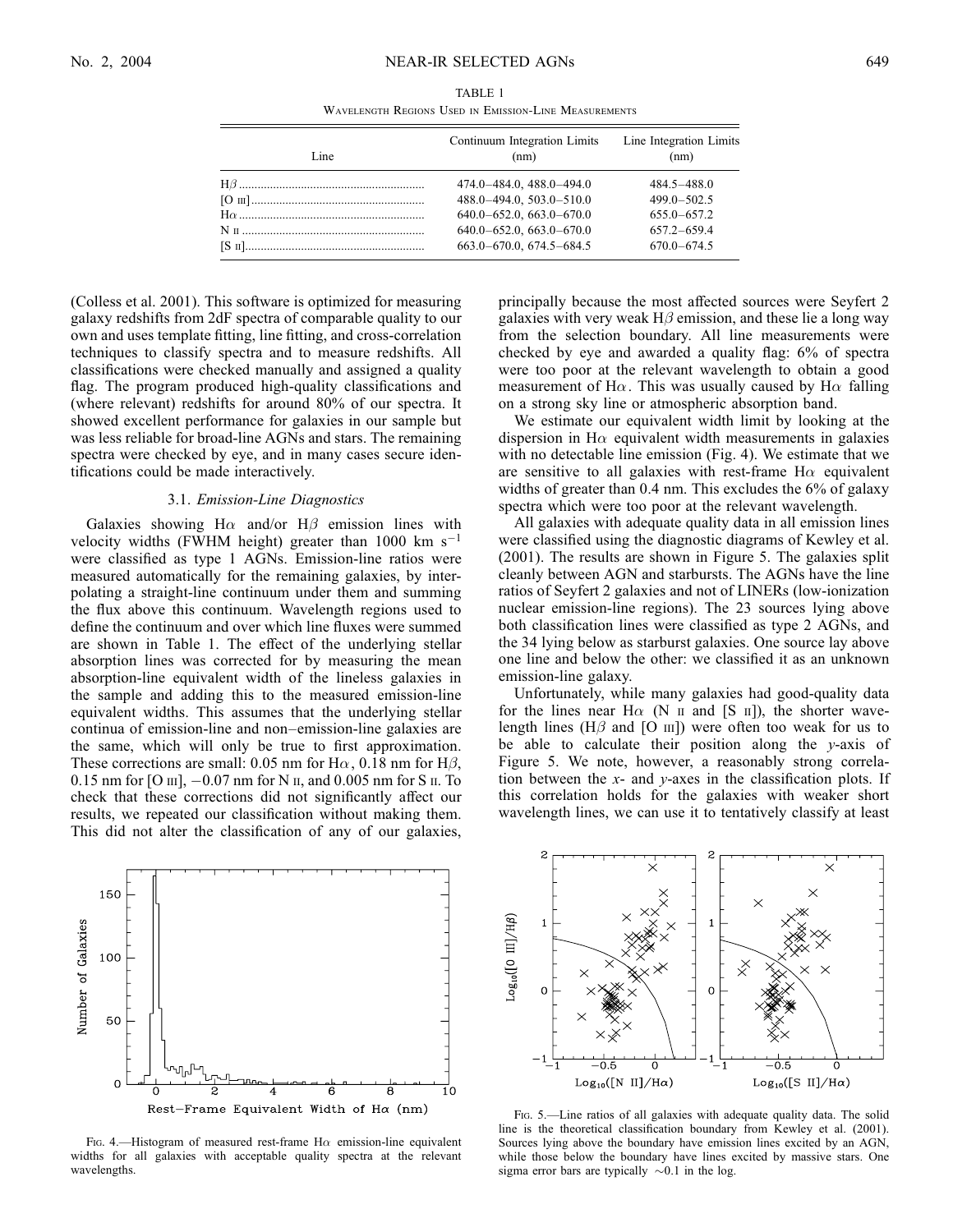| SOURCE CLASSIFICATIONS AS A FUNCTION OF $J-K$ COLOR |                              |                               |                            |                               |                               |  |  |  |  |
|-----------------------------------------------------|------------------------------|-------------------------------|----------------------------|-------------------------------|-------------------------------|--|--|--|--|
| $J-K_{\rm s}$                                       | Number of Classified Sources | <b>Stars</b><br>$\frac{6}{2}$ | Galaxies<br>$\binom{0}{0}$ | Type 1 AGNs<br>$\binom{0}{0}$ | Type 2 AGNs<br>$\binom{0}{0}$ |  |  |  |  |
| Data in this paper:                                 |                              |                               |                            |                               |                               |  |  |  |  |
|                                                     | 707                          | 33                            | 67                         | 0.3                           |                               |  |  |  |  |
|                                                     | 357                          | 19                            | 81                         | 1.4                           | 2.5                           |  |  |  |  |
|                                                     | 174                          | 15                            | 85                         | 1.7                           | 1.7                           |  |  |  |  |
|                                                     | 66                           | 9                             | 91                         | 6.0                           | 0.0                           |  |  |  |  |
| Data from Cutri et al. (2002):                      |                              |                               |                            |                               |                               |  |  |  |  |
|                                                     | 664                          |                               | 99                         | 58                            | 15                            |  |  |  |  |

TABLE 2

some of these sources. All otherwise unclassified emissionline galaxies with  $\log (N \text{ II/H}\alpha) > -0.2$  and  $\log ([S \text{ II]/H}\alpha) >$ -0:35 were classified as probable AGNs, while sources with  $\log (N \text{ II/H}\alpha) < -0.3$  and  $\log ([S \text{ II]/H}\alpha) < -0.4$  were classified as probable starbursts. This yielded another 12 probable Seyfert 2 galaxies and 65 probable starburst galaxies. All other galaxies with  $H\alpha$  equivalent widths greater than 0.4 nm were classified as unknown emission-line galaxies.

#### 3.2. SDSS Data

We extracted data from the SDSS Early Data Release for the 739 of our targets lying within its region of coverage. For all but two of these sources, a SDSS cataloged source was found within 1.76 of the 2MASS position. The median positional offset between the 2MASS and SDSS coordinates was 0.269.

Two 2MASS sources did not have SDSS cataloged sources within  $5''$  of the 2MASS position: 2MASS 0943007-000955 (an M dwarf star) and  $2MASS 0946501+002050$  (a galaxy at redshift 0.1414). As we obtained good spectra of both sources, using the 2"0 diameter 2dF fibers centered at the 2MASS coordinates, the error must not lie in the 2MASS catalog.

All the 477 sources we classified as galaxies (on the basis of their spectra) were classified as extended sources by SDSS, while 147/156 stars were classified as point sources. Of the 68 sources with SDSS data that we were unable to classify based on their spectra, 54 (80%) were classified by SDSS as extended sources. A visual inspection of their spectra confirms

that most are probably galaxies without strong emission or absorption lines at wavelengths with good data.

## 4. RESULTS

We obtained 1526 spectra, of which 1467 were of usable quality. We were able to obtain secure classifications for 1298 of these spectra (88% completeness). As noted in  $\S$  3.2, the remaining unclassified sources are predominantly galaxies without strong absorption or emission lines at wavelengths for which we have good data. If any of these unclassified sources with usable quality spectra were AGNs with  $H\alpha$  equivalent widths of greater than 0.4 nm, we would have detected their emission lines. The unclassified sources are concentrated in the fields observed through cloud: our successful classification rate is much higher in the fields observed in clear weather.

Three hundred thirty (25%) of the classified objects are stars. Around 20% are late K dwarfs, and the remainder are M dwarfs. The stars with SDSS data have a median  $R = 19.22$ . The fractions of objects with various classifications as a function of  $J-K_s$  color are shown in Table 2.

The remaining 968 sources (75%) are galaxies of various types. Fourteen have broad emission lines and are hence type 1 AGNs (Table 3). Twenty-three are definite type 2 AGNs (Seyfert 2 galaxies), while another 12 are probable type 2 AGNs (as described in  $\S$  3.1). The type 2 AGNs are listed in Table 4. There are 106 galaxies whose line ratios make them definite or probable starburst galaxies, and a further 71 galaxies with H $\alpha$  rest-frame equivalent widths greater than

TABLE 3 Type 1 AGNs

|                        | POSITION $(J2000.0)$ |               |      |         |           |          |                          |
|------------------------|----------------------|---------------|------|---------|-----------|----------|--------------------------|
| <b>NAME</b>            | R.A.                 | Decl.         | R    | $K_{s}$ | $J-K_{s}$ | REDSHIFT | PREVIOUS NAME            |
| 2MASS 09403186-0028433 | 09 40 31.86          | $-002843.3$   | 18.2 | 15.38   | 1.39      | 0.153    |                          |
| 2MASS 09441580+0011015 | 09 44 15.80          | $+00$ 11 01.5 | 17.2 | 14.61   | 1.51      | 0.128    | SDSS J094415.78+001101.2 |
| 2MASS 09452492+0041448 | 09 45 24.92          | $+00$ 41 44.8 | 17.8 | 15.04   | 1.65      | 0.200    |                          |
| 2MASS 09460212+0035186 | 09 46 02.12          | $+00$ 35 18.6 | 18.1 | 14.85   | 1.73      | 0.649    | SDSS J094602.11+003518.7 |
| 2MASS 12420264+0012191 | 12 42 02.64          | $+00$ 12 29.1 | 16.9 | 14.63   | 1.46      | 1.216    | LBOS 1239+0028           |
| 2MASS 12442311+0027160 | 12 44 23.11          | $+0027:16.0$  | 17.8 | 15.02   | 1.49      | 0.165    | SDSS J124423.07+002715.9 |
| 2MASS 12452459-0009379 | 12 45 24.59          | $-000937.9$   | 17.6 | 15.42   | 1.22      | 2.077    | LBOS 1242+0006           |
| 2MASS 12461313-0042330 | 12 46 13.13          | $-00$ 42 33.0 | 16.7 | 14.46   | 1.49      | 0.649    | LBOS 1243-0026           |
| 2MASS 13025113-2428552 | 13 02 51.13          | $-242855.2$   | 17.5 | 14.50   | 2.17      | 0.246    |                          |
| 2MASS 13031854-2435071 | 13 03 18.54          | $-243501.7$   | 17.4 | 14.69   | 1.84      | 2.255    | HB 1300-243              |
| 2MASS 14161423-2607468 | 14 16 14.23          | $-26.0746.8$  | 17.5 | 14.25   | 1.70      | 0.220    |                          |
| 2MASS 14165581-2524134 | 14 16 55.81          | $-25$ 24 13.4 | 15.3 | 12.73   | 1.82      | 0.236    | CTS 0025                 |
| 2MASS 14180763-2548430 | 14 18 07.63          | $-25,48,43,0$ | 16.8 | 14.73   | 2.02      | 0.494    |                          |
| 2MASS 14183782-2540138 | 14 18 37.82          | $-25$ 40 13.8 | 16.8 | 14.55   | 1.48      | 0.155    |                          |
|                        |                      |               |      |         |           |          |                          |

Note.—Units of right ascension are hours, minutes, and seconds, and units of declination are degrees, arcminutes, and arcseconds.

 $\equiv$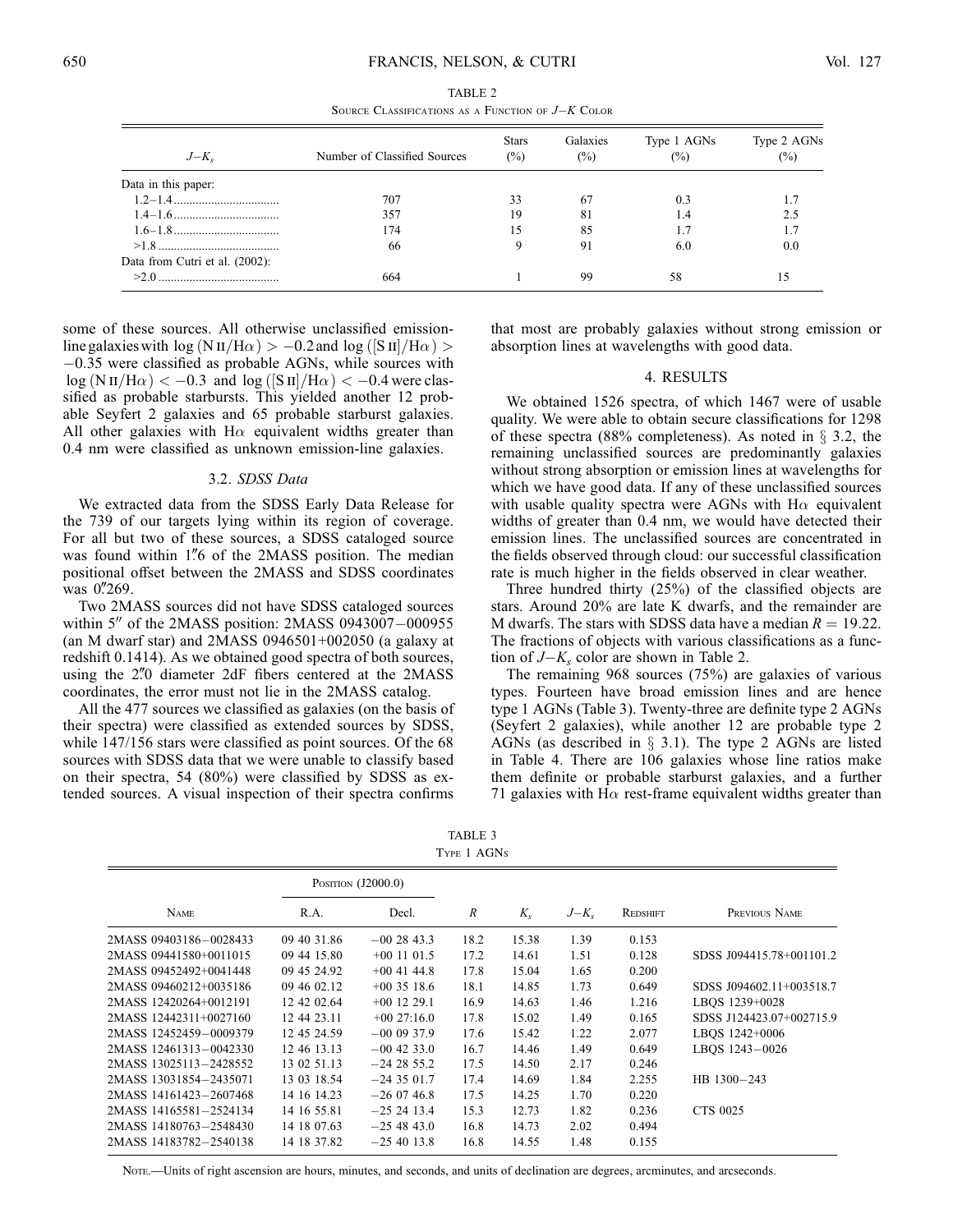# No. 2, 2004 NEAR-IR SELECTED AGNs 651

## TABLE 4 Type 2 AGNs

|                        | POSITION $(J2000.0)$ |                             |      |         |               |          |               |
|------------------------|----------------------|-----------------------------|------|---------|---------------|----------|---------------|
| <b>NAME</b>            | R.A.                 | Decl.                       | R    | $K_{s}$ | $J-K_{\rm s}$ | REDSHIFT | PREVIOUS NAME |
|                        |                      | Definite Seyfert 2 Galaxies |      |         |               |          |               |
| 2MASS 09444446+0035446 | 09 44 44.46          | $+00$ 35 44.6               | 17.9 | 15.15   | 1.52          | 0.1659   |               |
| 2MASS 09412757-0020337 | 09 41 27.57          | $-00$ 20 33.7               | 16.2 | 15.31   | 1.21          | 0.1487   |               |
| 2MASS 09443759+0034107 | 09 44 37.59          | $+00$ 34 10.7               | 17.5 | 14.75   | 1.52          | 0.1447   |               |
| 2MASS 09410612-0028238 | 09 41 06.12          | $-002823.8$                 | 16.4 | 14.81   | 1.47          | 0.1481   |               |
| 2MASS 09472633-0005562 | 09 47 26.33          | $-00$ 05 56.2               | 17.4 | 14.96   | 1.47          | 0.1260   |               |
| 2MASS 09415313+0009185 | 09 41 53.13          | $+00$ 09 18.5               | 16.5 | 14.13   | 1.75          | 0.1221   |               |
| 2MASS 09422430-0000051 | 09 42 24.30          | $-000005.1$                 | 16.1 | 14.16   | 1.80          | 0.1465   |               |
| 2MASS 09425917+0031414 | 09 42 59.17          | $+00$ 31 41.4               | 16.3 | 14.36   | 1.39          | 0.0633   |               |
| 2MASS 09430377+0008076 | 09 43 03.77          | $+00$ 08 07.6               | 17.0 | 14.93   | 1.33          | 0.1240   |               |
| 2MASS 09452964-0021547 | 09 45 29.64          | $-00$ 21 54.7               | 13.2 | 14.00   | 1.24          | 0.0515   |               |
| 2MASS 09451196-0007119 | 09 45 11.96          | $-000711.9$                 | 12.4 | 13.64   | 1.37          | 0.0306   |               |
| 2MASS 09441489+0018082 | 09 44 14.89          | $+00$ 18 08.2               | 17.1 | 14.75   | 1.47          | 0.1223   |               |
| 2MASS 09443030+0045287 | 09 44 30.30          | $+00$ 45 28.7               | 17.0 | 14.88   | 1.32          | 0.1237   |               |
| 2MASS 12432177+0015370 | 12 43 21.77          | $+00$ 15 37.0               | 17.1 | 14.86   | 1.38          | 0.1433   |               |
| 2MASS 13031198-2447024 | 13 03 11.98          | $-24$ 47 02.4               | 17.8 | 15.22   | 1.31          | 0.1252   |               |
| 2MASS 12593796-2523148 | 12 59 37.96          | $-252314.8$                 | 15.6 | 13.87   | 1.50          | 0.0728   |               |
| 2MASS 12595227-2516420 | 12 59 52.27          | $-251642.0$                 | 12.8 | 13.01   | 1.36          | 0.0486   |               |
| 2MASS 14143610-2546458 | 14 14 36.10          | $-254645.8$                 | 16.6 | 15.27   | 1.55          | 0.1653   |               |
| 2MASS 14132413-2615549 | 14 13 24.13          | $-26$ 15 54.9               | 16.0 | 14.54   | 1.72          | 0.1717   |               |
| 2MASS 14140715-2528597 | 14 14 07.15          | $-252859.7$                 | 16.2 | 14.66   | 1.33          | 0.1695   |               |
| 2MASS 14143799-2520079 | 14 14 37.99          | $-252007.9$                 | 17.2 | 14.85   | 1.35          | 0.1391   |               |
| 2MASS 14154583-2518245 | 14 15 45.83          | 25 18 24.5                  | 16.5 | 14.50   | 1.53          | 0.0750   |               |
| 2MASS 14155435-2557332 | 14 15 54.35          | $-255733.2$                 | 16.8 | 14.73   | 1.33          | 0.1681   |               |
| 2MASS 14155854-2544131 | 14 15 58.54          | $-254413.1$                 | 16.2 | 14.44   | 1.48          | 0.1697   |               |
|                        |                      | Probable Seyfert 2 Galaxies |      |         |               |          |               |
| 2MASS 09430751-0002492 | 09 43 07.51          | $-00$ 02 49.2               | 17.6 | 15.37   | 1.33          | 0.1247   |               |
| 2MASS 09452796+0051041 | 09 45 27.96          | $+00$ 51 04.1               | 16.1 | 14.52   | 1.32          | 0.1431   |               |
| 2MASS 12445756-0016176 | 12 44 57.56          | $-00$ 16 17.6               | 16.8 | 14.50   | 1.30          | 0.1186   |               |
| 2MASS 12451295-0040566 | 12 45 12.95          | $-00$ 40 56.6               | 15.8 | 14.49   | 1.28          | 0.1043   |               |
| 2MASS 12452522-0046579 | 12 45 25.22          | $-00$ 46 57.9               | 15.7 | 14.85   | 1.45          | 0.0806   |               |
| 2MASS 12595666-2439065 | 12 59 56.66          | $-243906.5$                 | 17.4 | 15.24   | 1.23          | 0.1053   |               |
| 2MASS 13015692-2533499 | 13 01 56.92          | $-253349.9$                 | 17.7 | 15.12   | 1.55          | 0.1859   |               |
| 2MASS 12583172-2508040 | 12 58 31.72          | $-250804.0$                 | 16.9 | 15.27   | 1.28          | 0.1045   |               |
| 2MASS 13005827-2423430 | 13 00 58.27          | $-242343.0$                 | 15.3 | 14.27   | 1.24          | 0.0993   |               |
| 2MASS 12591093-2446418 | 12 59 10.93          | $-24$ 46 41.8               | 15.3 | 13.63   | 1.73          | 0.1125   |               |
| 2MASS 12594636-2535568 | 12 59 46.36          | $-253556.8$                 | 12.9 | 13.66   | 1.49          | 0.0639   | ARP 1257-251  |
| 2MASS 14175559-2538535 | 14 17 55.59          | $-253853.5$                 | 17.4 | 14.84   | 1.47          | 0.1209   |               |
| 2MASS 14143476-2522301 |                      |                             | 17.3 | 14.79   | 1.64          |          |               |
|                        | 14 14 34.76          | $-25\;22\;30.1$             |      |         |               | 0.1159   |               |

TABLE 5 All Galaxies with Secure Redshifts

| POSITION $(J2000.0)$ |                 |          |                |              |         |           | EQUIVALENT WIDTH (nm) |          |               |          |                 |
|----------------------|-----------------|----------|----------------|--------------|---------|-----------|-----------------------|----------|---------------|----------|-----------------|
| R.A.                 | Decl.           | REDSHIFT | <b>QUALITY</b> | <b>CLASS</b> | $K_{s}$ | $J-K_{s}$ | $H\alpha$             | $H\beta$ | $[O \t{III}]$ | $N$ II   | S <sub>II</sub> |
| 09,40,06.62          | $-000514.2$     | 0.0629   | 5              | Sb?          | 14.0    | 1.22      | 0.3                   | $\cdots$ | $\cdots$      | 0.3      | 0.1             |
| 09 40 08.85          | $+00$ 15 07.8   | 0.0497   | 5.             | Gem          | 14.9    | 1.66      | 1.6                   | .        | .             | 1.1      | 0.6             |
| $094009.09\dots$     | $-00$ 14 41.1   | 0.1724   |                | Gal          | 14.9    | 1.37      | $\cdots$              | $\cdots$ | .             | $\cdots$ | $\cdots$        |
| 094010.60            | $+00$ 13 12.6   | 0.0625   | 5.             | Sb?          | 13.8    | 1.40      | 0.5                   | $\cdots$ | .             | 0.3      | 0.1             |
| 09 40 11.62          | $-00$ 11 50.5   | 0.2045   |                | Gal          | 15.4    | 1.36      | $\cdots$              | .        | .             | .        | $\cdots$        |
| 094014.73            | $-00$ 19 46.7   | 0.1256   |                | Gal          | 15.0    | 1.28      | $\cdots$              | .        | .             | .        | $\cdots$        |
| $094019.15\dots$     | $+00$ 04 25.4   | 0.0904   |                | Sb           | 14.9    | 1.72      | 5.0                   | 0.7      | 0.4           | 1.7      | 2.0             |
| 094020.75            | $+0023320$      | 0.0162   | 4              | Gal          | 15.0    | 1.27      | $\cdots$              | $\cdots$ | .             | .        | $\cdots$        |
| 09 40 28.31          | $+00$ 0.5 2.3 3 | 0.2468   | 5              | Gal          | 15.2    | 1.45      | .                     | .        | .             | $\cdots$ | $\cdots$        |
| 09 40 31.86          | $-002843.3$     | 0.1542   | 5              | Oso          | 15.4    | 1.39      | $\cdots$              | $\cdots$ | .             | $\cdots$ | $\cdots$        |

NOTE.—Table 5 is presented in its entirety in the electronic edition of the Astronomical Journal. A portion is shown here for guidance regarding its form and content.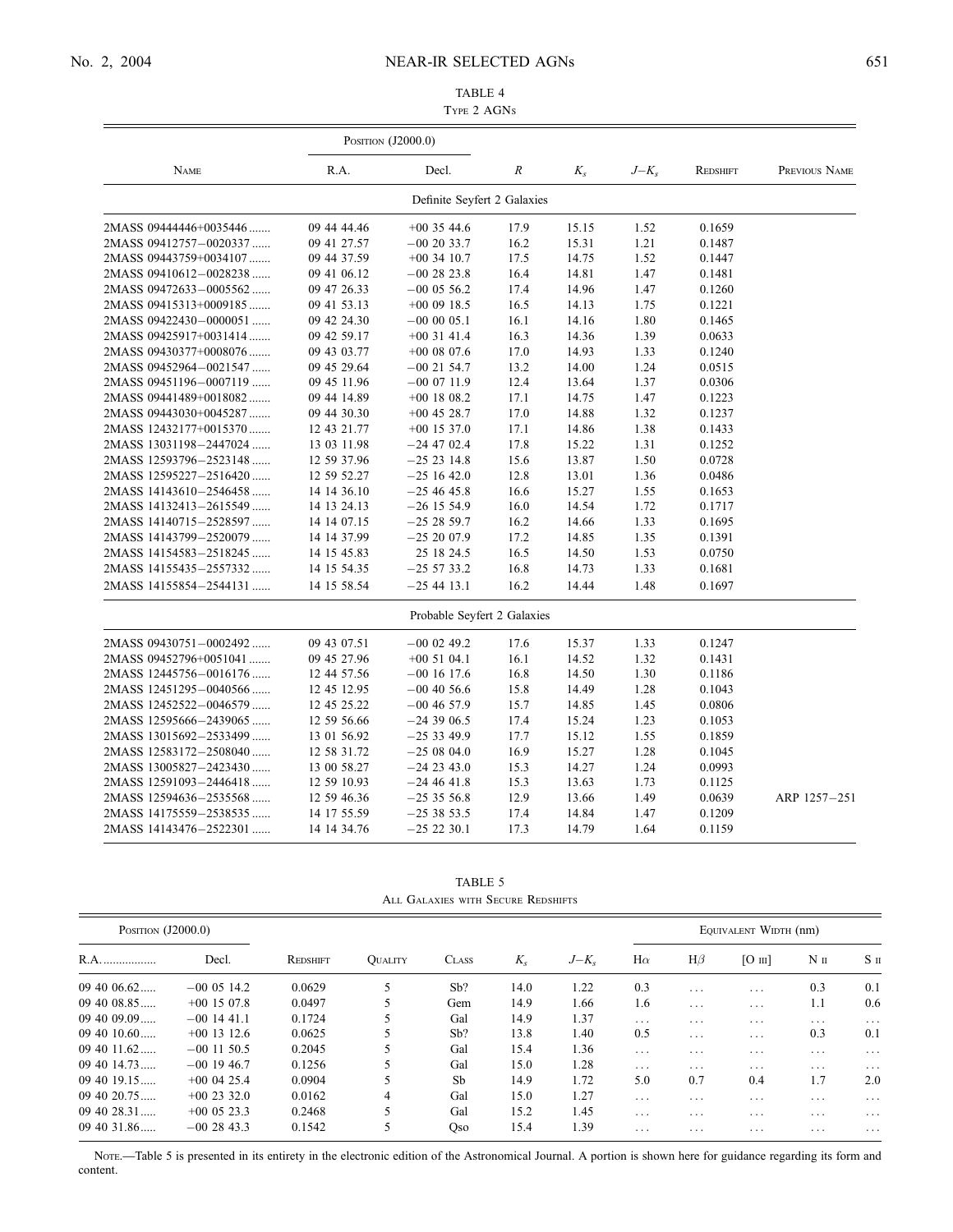15

10

0.4 nm, but that we could not classify. The galaxies with SDSS data have a median  $R = 17.65$ . Redshifts and spectral classifications for all galaxies with adequate data are shown in Table 5.

SDSS classifies 91% of the galaxies without measurable  $H\alpha$  emission as elliptical galaxies (i.e., a de Vaucouleurs profile fits significantly better than an exponential profile). For emission-line galaxies (excluding AGNs) the fraction is 50%. The redshift histograms are shown in Figure 6. The galaxies without emission lines are quite strongly clustered: the peak seen at redshift 0.14 is due to one such cluster. The emissionline galaxies lie at a lower mean redshift than those without emission lines. This is probably because the emission-line galaxies are late type, while those without emission lines are massive luminous early-type galaxies and hence seen to larger distances.

The type 2 AGNs have a redshift distribution indistinguishable from that of other emission-line galaxies in the survey (Fig. 7). Most type 1 AGNs also lie at low redshifts, but there is a tail to very high redshifts.

## 5. DISCUSSION

### 5.1. The QSO Sample

We find 12 type 1 AGNs with  $1.2 < J-K_s < 2.0$ . Allowing for our incomplete spectroscopy of the faintest sources, this implies a surface density of  $1.7 \pm 0.5$  type 1 AGNs per square degree, down to our selection limits (three-band detection by 2MASS in  $J$ ,  $H$ , and  $K$ ). Many of our sources, however, are fainter than the nominal completeness limit of the 2MASS survey. We estimated this completeness limit for our fields by comparing our  $K_s$ -band galaxy counts against the compilation of Huang et al. (2001). Down to  $K_s = 15$ , our target list appear to be highly complete: the statistical error due to our small sample of AGNs is much greater than any error caused by sample incompleteness. At this limit, and correcting for the unobserved targets, we find  $1.0 \pm 0.3$  type 1 AGNs per square degree.

Are we missing many AGNs with  $J-K_s < 1.2$ ? Barkhouse & Hall (2001) showed that essentially all low-redshift  $(z < 0.5)$  AGNs discovered by other techniques have  $J - K_s >$ 1:2 and should hence have been found in our survey. At higher redshifts, however, most AGNs have bluer  $J-K_s$  colors. This is probably a k-correction effect: most AGNs show a sharp

Galaxies

 $\overline{0.3}$ 

 $\overline{0.3}$ 

(excluding AGNs)

Galaxies with emission lines

 $\overline{0.2}$ 

without emission lines

 $\overline{0.4}$ 

 $\overline{0.4}$ 

 $\overline{0.5}$ 

E

 $\overline{0.5}$ 

200

150 100

> 50 C

40

30 20  $1<sup>C</sup>$ 

 $0\frac{E}{0}$ 

 $\overline{0.1}$ 

 $\overline{0.1}$ 

Number of Galaxies



Redshift

 $\overline{0.2}$ 

5 Galaxies  $\overline{0.5}$  $\overline{1.5}$ Type 1 (broad line) AGN from this  $\overline{\mathbf{3}}$  $\rm \dot{\rm o}$  $\overline{c}$ Number  $\overline{1}$  $\circ$  $0.5$ 1.5 30 Type 1 (broad line) AGN from Cutri et al 20 10 1 Redshift

Type 2 (narrow line) AGN

Fig. 7.—Redshift histogram for type 2 (narrow-line) AGNs (top), type 1 (broad-line) AGNs (*middle*) from this sample, and Type 1 AGNs with  $J-K_s$  > 2 from the sample of Cutri et al. (only southern hemisphere AGN with  $K_s$  < 14.0 and  $R$  < 18 shown).

rise in flux between rest-frame 1 and 2  $\mu$ m, perhaps due to hot dust emission (e.g., Sanders et al. 1989), and at redshifts above 0.5, this is redshifted out of the K band. Only  $\sim$ 10% of high-z  $(z > 0.5)$  AGNs detected by other techniques have  $J-K_s > 1.2$ , except in the redshift range  $2.2 < z < 2.5$ , in which the H $\alpha$  emission line lies within the K band. This is consistent with our redshift distribution (Fig. 7).

Another way to test our completeness is to see whether we recovered previously known AGNs in our fields. The NASA Extragalactic Database (NED) lists 99 AGNs in our field, of which only nine meet our magnitude limits. Only one of the nine has  $J-K_s < 1.2$ . We recovered six of the remaining eight objects: we did not put fibers on the other two sources.

We can, therefore, place a lower limit on the surface density of type 1 AGNs of  $1.0 \pm 0.3$  deg<sup>-2</sup>, down to  $K = 15$ . This matches the surface density of optically selected AGNs down to  $B \sim 18.5$  (Meyer et al. 2001). Given that a typical quasar has  $B-K \sim 3.5$  (Francis et al. 2000), this suggests that we may be seeing the same population sampled by optical surveys. This comparison should be treated with caution, however, as most optically selected QSOs down to  $B = 18.5$  lie at redshifts to which we are largely insensitive, and most of our AGNs have such low luminosities that they would be discarded from most optical samples due to host galaxy contamination  $(\S$  5.2).

### 5.2. Could These QSOs be Found by Conventional Techniques?

As Table 3 shows, only 57% of the type 1 AGNs, and none of the type 2 AGNs had been previously identified as AGNs. All five type 1 AGNs with redshifts above 0.5 had been previously identified.

In Figure 8, we compare the optical colors of our AGNs with the colors of field stars and galaxies. Only sources overlapping with the SDSS Early Data Release are shown. Our AGNs are clearly separated from the stellar locus. Half the type 1 AGNs are also well separated from the galactic locus, but the other half are not, and the type 2 AGNs also lie well within the galactic locus. This explains why so many of our sources were not previously identified: they are spatially resolved and have galaxy-like optical colors. Adding near-IR photometry does not help: their spectral energy distributions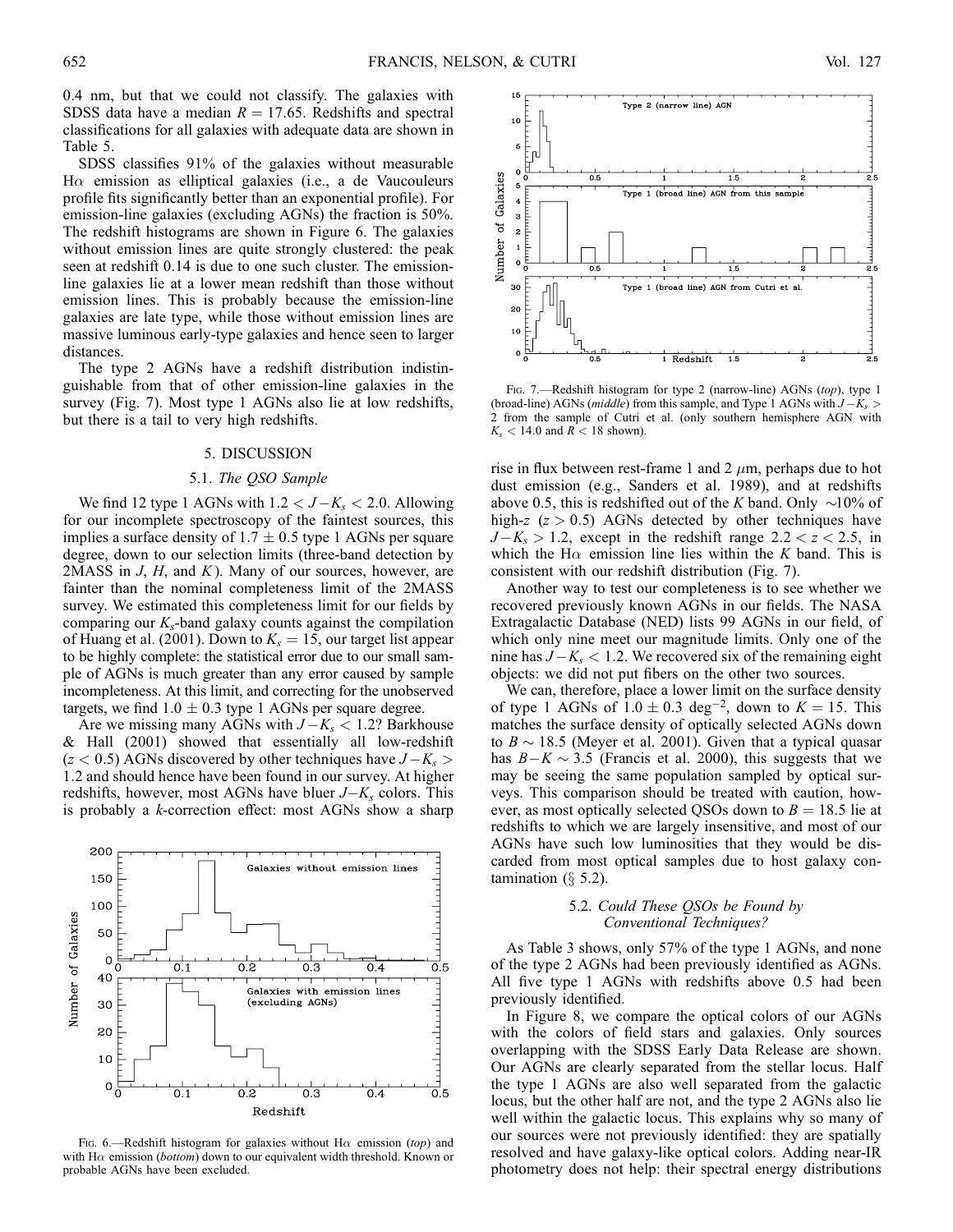

Fig. 8.—Optical colors of our type 1 (triangles) and type 2 (circles) AGNs, compared with all SDSS sources classified as galaxies (left) and stars (right)

are indistinguishable from those of inactive galaxies all the way from the  $U$  to the  $K_s$  band.

 $\mathbf{u}$  $-\mathsf{g}$ 

ು

Why do the colors of so many of our sources resemble galaxies? The spectra of all AGNs with galaxy-like colors show strong stellar absorption lines, so their colors are probably dominated by the host galaxy and not by nuclear emission. Furthermore, Figure 9 shows that the  $K_s$ -band magnitudes of these AGNs are comparable to those of inactive galaxies at the same redshifts. We thus conclude that the host galaxy, rather than the nucleus, is dominating the observed continuum flux at all wavelengths.

While these AGNs would not be identified as such on the basis of their broadband colors, their strong broad  $H\alpha$ emission lines would make them detectable in objective prism surveys, and large galaxy redshift surveys should contain thousands of them.

#### 5.3. Dusty QSOs?

Is there a large population of dusty red QSOs? We are unable to determine whether our low-redshift AGNs are dustreddened, since the host galaxies dominate their broadband colors, and since our observations are not spectrophotometric, we cannot determine the reddening by looking at line ratios. It is possible that their spectra are dominated by host galaxy light precisely because they are dusty. Alternatively, their nuclei could be intrinsically less luminous, or their host galaxies intrinsically more luminous than those of optically selected AGNs with the same  $K_s$ -band luminosities.

This leaves the small number of high-redshift QSOs. SDSS colors are available for four of these sources. All four are quite blue: their mean  $g-K_s$  color is 2.86, which is very comparable to that seen in optically selected QSO samples (Francis et al. 2000). None are more than 0.7 mag redder than the mean in  $g-K$ , corresponding to  $A_V = 0.8$  (for dust with an optical depth inversely proportional to wavelength).

We thus see no evidence for a population of dusty red QSOs. Our sample is, however, too small to place strong constraints. Let us define a red QSO as one with  $g - K_s > 3.5$ ,

corresponding to  $A_V > 0.8$ . The fact that none of the four high-z QSOs with SDSS data meet this definition allows us to say with 95% confidence that no more than 50% of QSOs down to our magnitude limit are red. As shown in Figure 1, however, imposing even a K-band magnitude limit will suppress the numbers of red AGNs by a factor of  $\sim$ 5. Our limit is thus a weak one: no more than 80% of QSOs can be red. This is quite consistent with the limits derived from radio surveys (Francis et al. 2001; Gregg et al. 2002).

u -g

#### 5.4. The Fraction of Galaxies with Active Nuclei

What fraction of the galaxies in our sample contained active nuclei, and how does this compare to the fraction found in blue galaxy samples?

We are only sensitive to AGNs with  $H\alpha$  rest-frame equivalent widths of greater than 0.4 nm, within our aperture (our fibers are  $2<sup>''</sup>$  in diameter, which for the median redshift of the sample [0.15] corresponds to a physical diameter of 5 kpc).



FIG. 9.—Redshifts and K-band magnitudes of all galaxies in our sample. type 1 AGNs are shown as filled triangles, and type 2 AGNs are shown as filled circles.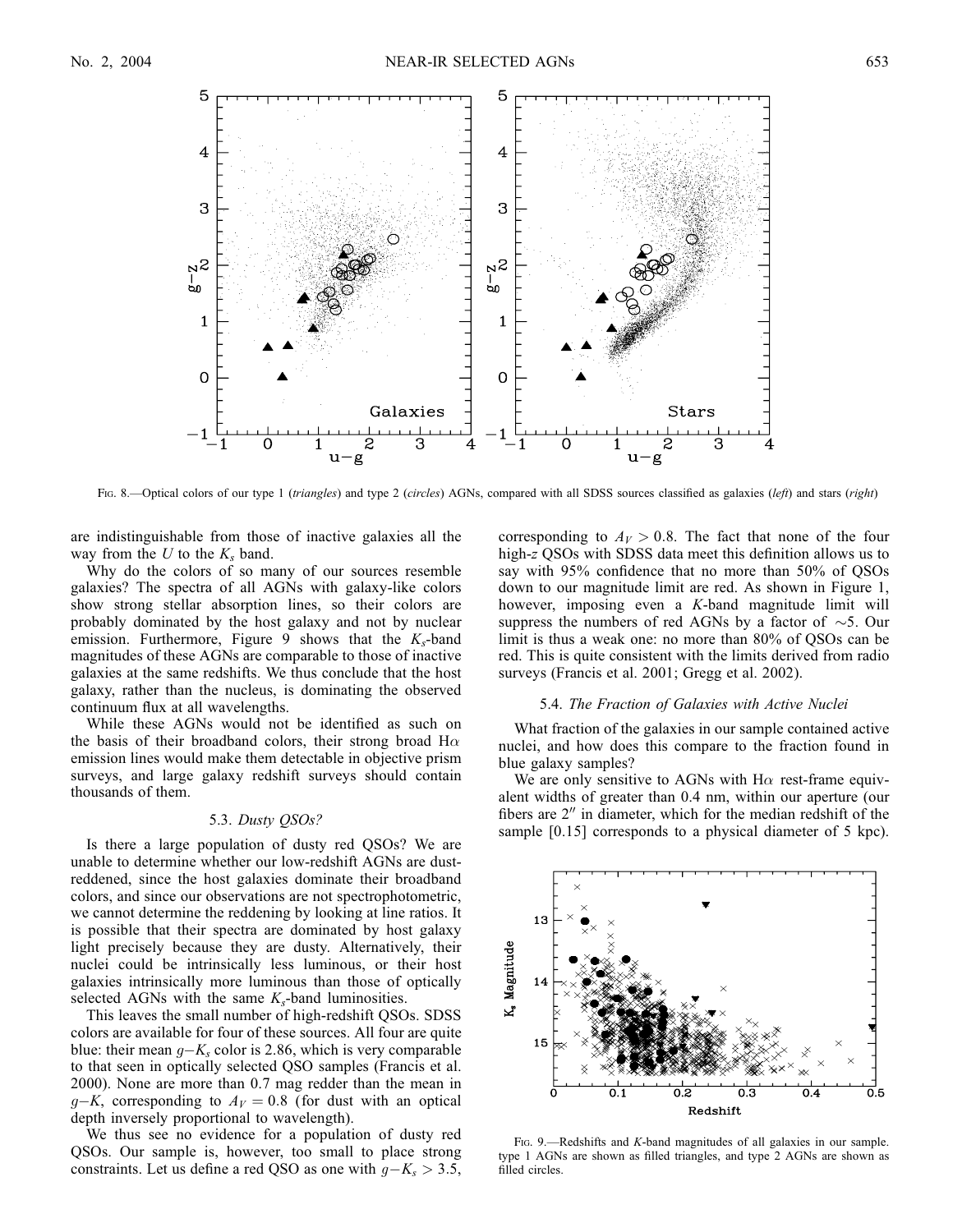Ho et al. (1997) showed that we will miss most AGNs at this equivalent width limit, with our large aperture. In particular, we are mainly sensitive to Seyfert 2 galaxies and not to LINERs.

We obtained 1467 usable spectra, of which 330 were stars. Another 169 showed no significant emission or absorption features and are probably inactive galaxies. The remaining 968 are galaxies for which we were able to measure secure redshifts. Six percent of these galaxies had something wrong with their spectra at the wavelength of H $\alpha$ . One hundred eighty-seven of the remaining galaxies had  $H\alpha$  equivalent widths of greater than 0.4 nm. Of these, we were able to spectrally classify 116. We identified 14 type 1 AGNs and 35 type 2 definite or probable AGNs.

There are 71 galaxies with narrow  $H\alpha$  lines above our selection threshold but with the signal-to-noise ratio too poor to allow classification. If we assume that these galaxies have the same relative proportions of type 2 AGNs and starburst galaxies as the 116 we could classify, then there are 58 type 2 AGNs in the sample.

The sample population in which we could have seen type 2 AGN activity is  $968 + 169 = 1137$  galaxies. We thus estimate that  $58/1137 = 5.1 \pm 0.9\%$  of galaxies in our sample were type 2 AGNs, down to our H $\alpha$  equivalent width limit (Poisson errors). If none of the unclassifiable emission-line galaxies were AGNs, which seems unlikely, the fraction would be  $35/1137 = 3.1\%$ . This gives a lower limit on the fraction. For type 1 AGNs, the fraction is  $1.2 \pm 0.3\%$ . Note also that our 35 definite or probable AGNs included several classified on the basis of their red emission lines only, as discussed in  $\S 3.1$ .

How does this compare with the AGN fraction in blueselected galaxy samples? Huchra & Burg (1992) only found Seyfert activity (of any type) in 1.3% of a sample of 2399 nearby galaxies. Unfortunately, they do not list their equivalent width threshold, so this number cannot be compared with our figure. Ho et al. (1997), however, find that nearly 50% of nearby blue-selected galaxies are AGNs, but they used nuclear spectra and were sensitive to much weaker lines than we are.

We defined a subsample of the Ho et al. (1997) sources that would have been classified as Seyfert galaxies by our criteria. Firstly, we had to correct for the different spectroscopic aperture. They typically measured the spectrum over a region of radius less than 200 pc, compared with our physical radii of  $\sim$ 2500 pc. To see how much difference this typically makes, we obtained archival CCD images of six Seyfert 2 galaxies from their sample, using the NED. We measured the broadband optical flux for each galaxy in a 200 pc aperture and a 2500 pc aperture. The fluxes in the larger apertures were greater by a factor of between 4 and 25.

Thus for one of their galaxies to have made it into our sample (if it were at the median redshift of our galaxies), it would need a nuclear H $\alpha$  equivalent width exceeding 1.6 nm  $(4 \times 0.4 \text{ nm})$ . Ho et al. (1997) also use slightly different diagnostics to identify AGNs, but this makes little difference to the final numbers.

We find that  $1.5 \pm 0.6$  of their galaxies contained type 2 AGNs (meeting our selection criteria) and  $1\% \pm 0.4\%$  contained type 1 AGNs. There is thus no significant difference in the fraction of type 1 AGNs, but we are finding a significantly higher fraction of type 2 AGNs.

Why do we find a higher fraction of galaxies with AGNs? Finding an AGN requires the presence of a black hole, a suitable

accretion rate of mass on to it, gas to be ionized by the nucleus, and a dust geometry that both allows this ionization to take place and allows us to see the resultant narrow line emission. Many of these factors could be different in an IR-selected sample. Since black hole masses are correlated with the stellar masses of the bulge (e.g., Magorrian et al. 1998), this may indicate that our sample of galaxies contain larger nuclear black holes than those found in blue-selected samples. On the other hand, blue galaxies typically have more gas and a higher star formation rate than red ones. Note also that our galaxies lie at higher redshifts than the Ho et al. (1997) sample and are on average more massive and luminous. We may simply be looking at a tendency for AGNs to be found in the most massive galaxies.

Could the difference simply be because the near-IR selected galaxies have less continuum flux at the wavelength of  $H\alpha$ ? Our galaxies have a median  $r - K_s = 2.77$ , while blue-selected galaxies at similar magnitude limits have a median  $r - K_s \sim 1.5$ . Thus the younger stellar populations in the blue selected galaxies are increasing the continuum flux per unit stellar mass by a factor of  $\sim$ 3. Even allowing for this, the fraction of Seyfert 2 galaxies in Ho et al. (1997) would only rise to  $\sim 3\%$ .

This result should be considered tentative. Secure line diagnostics are only available for around half of the Seyfert 2 population in our sample, and the comparison with the very different Ho et al. (1997) sample involves large corrections for the different AGN detection thresholds.

## 6. CONCLUSIONS

We have selected a small sample of AGNs in the near-IR, using the brute-force power of the 2dF spectrograph to minimize selection biases. Perhaps the most surprising thing about this sample is how similar it looks to conventional blue-selected AGN samples. While many of our type-1 AGNs would not have been found by optical techniques, in all cases this seems to be due to host galaxy contamination. Large galaxy surveys, such as the 2dF Galaxy Redshift Survey (Colless et al. 2001), are probably the best way to find such AGNs. Our sample of high-redshift QSOs was too small to usefully constrain the population of dusty red QSOs.

We tentatively conclude that the fraction of galaxies in our sample with AGN emission is greater than that found in the blue-selected galaxy sample of Ho et al. (1997). There are many possible reasons for this difference and discriminating between them will be difficult.

Finally, we can extrapolate from our data to estimate the number of AGNs in the 2MASS Point Source Catalog. There should be  $\sim$  50,000 type 1 AGNs and  $\sim$  200,000 type 2 AGNs that meet our selection criteria.

This publication makes use of data products from the Two Micron All Sky Survey, which is a joint project of the University of Massachusetts and the Infrared Processing and Analysis Center/California Institute of Technology, funded by the National Aeronautics and Space Administration and the National Science Foundation. Funding for the creation and distribution of the SDSS Archive has been provided by the Alfred P. Sloan Foundation, the Participating Institutions, the National Aeronautics and Space Administration, the National Science Foundation, the Department of Energy, the Japanese Monbukagakusho, and the Max Planck Society. The SDSS is